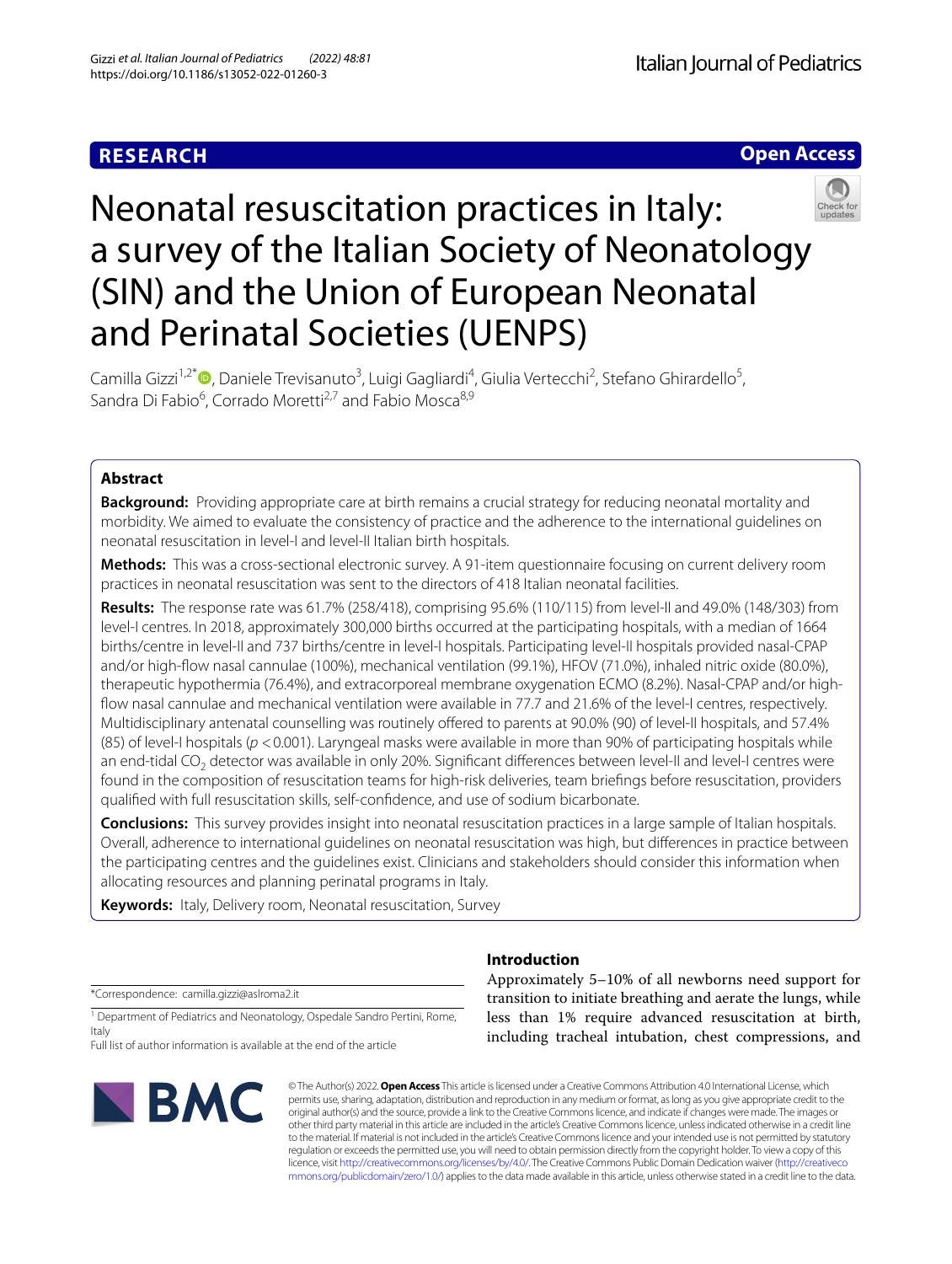medications [[1](#page-8-0)[–3](#page-8-1)]. Inadequate cardiorespiratory support at birth may result in pulmonary damage and worsen ongoing hypoxia or ischemia, with the risk of aggravating patient outcomes [\[2,](#page-8-2) [3](#page-8-1)]. To improve resuscitation practices worldwide, the International Liaison Committee on Resuscitation (ILCOR) promulgates and regularly updates through rigorous and continuous review of scientifc literature the consensus on both the science of neonatal resuscitation and recommendations for treatment. These updates have formed a basis from which individual countries drew up their own guidelines. Of these, the guidelines drawn up by the American Academy of Pediatrics (AAP)/American Heart Association (AHA) are notable and were adopted by the Italian Society of Neonatology (SIN) and its Task Force on Neonatal Resuscitation since 1994. To improve compliance with the guidelines and to promote adequate knowledge of newborn life support, SIN has invested heavily in neonatal resuscitation training sessions for national instructors, national and on-site neonatal resuscitation courses for practitioners and meetings and congresses on the topic.

Issuing and disseminating recommendations is, however, not sufficient, so we set out to evaluate the degree of uptake of these recommendations. Therefore, the aim of our study was to assess the adherence to Neonatal Resuscitation Guidelines in Italian centres, and to compare the consistency of practice between level-I and level-II centres with the hope that the results of our study would help to shape the strategies for difusion of the current guidelines according to actual needs.

### **Methods**

This cross-sectional study was conducted as an electronic, web-based survey involving all Italian birth centres. According to the 2021 Italian standards of perinatal care [[4\]](#page-8-3), level-I centres take care of low- and mediumrisk pregnancies and assist both healthy newborns and infants with intermediate diseases. Centres with 500–999 births/year can admit infants with  $GA \geq 36$  weeks and BW  $\geq$ 1900g, while centres with  $\geq$ 1000 births/year can admit infants with GA  $\geq$ 34 weeks and BW  $\geq$ 1750 g, if the weight is adequate for  $GA$  ( $>10^{\circ}$  centile and  $<90^{\circ}$  centile). However, at the time of the survey, Italian level-I units admitted infants with GA  $\geq$ 34 weeks, and some of them infants with GA  $\geq$ 32 weeks. Level-II centres, in addition to the frst level of care, are responsible for high-risk pregnancies and assist newborn infants with complex pathologies in neonatal intensive-care beds.

This Italian survey is part of a European survey on delivery room practices endorsed by the Union of European Neonatal and Perinatal Societies (UENPS) and SIN [[5\]](#page-8-4). The study was approved by the Padua Provincial Institutional Review Board and was declared not to be human subject research.

The survey was anonymous and sent to the directors of all Italian birth centres between January and September 2020 by e-mail link ([www.surveymonkey.com\)](http://www.surveymonkey.com). A reminder was sent to non-responders every 2 weeks for a maximum of three times; if no answer was received, we contacted the participant by phone. The participant was considered a non-responder if no response was obtained after the phone call.

The survey consisted of a 91-item questionnaire focusing on current Delivery Room (DR) practices of neonatal resuscitation [[6\]](#page-8-5). It was broken down into the following sections: a) epidemiological data, b) perinatal organization, c) equipment, d) procedures, e) ethics, and f) education. The questionnaire was prepared by a committee of experts in neonatal resuscitation and members of the SIN Task Force on Neonatal Resuscitation. The questions included multiple-choice, fll-in, and yes/no questions (the complete questionnaire can be consulted in the [sup](#page-7-0)[plementary materials](#page-7-0)).

### **Statistical analysis**

All returned questionnaires were reviewed by two researchers working separately to avoid duplication of data. Data were examined with descriptive analyses. Categorical data were expressed as numbers and percentages and continuous data as median and interquartile ranges (IQR). In the analysis, level-I and level-II centres were compared using  $\chi^2$  tests. Statistical analysis was performed using Stata 15 Statistical Package (StataCorp. 2017. *Stata Statistical Software: Release 15*. College Station, TX: StataCorp LLC).

### **Results**

In total, 418 neonatologists and paediatricians identifed as directors of birth centres were invited to participate in the survey. The overall response rate to the questionnaire was 61.7% (258/418), 95.6% (110/115) for level-II centres and 49.0% (148/303) for level-I centres. Missing values to individual questions were always <10%, except in 1 question (see text and tables). Of the participating centres, 49 (11.7%) were academic hospitals. Among these, 43 (39.1%) were level-II centres and 6 (4.0%) were level-I centres.

In 2018, approximately 300,000 births occurred at the participating hospitals (about 70% of all Italian births). The median of births/centre was  $1664$  (IQR: 1250-2391) at level-II and  $737$  (IQR:  $525-1035$ ) at level-I centres. The main results of the survey are reported in Tables [1,](#page-2-0) [2](#page-3-0), [3](#page-3-1), [4](#page-4-0) and [5,](#page-6-0) broken down by questionnaire section. Participating level-II hospitals were able to provide nasal-CPAP and/or high-fow nasal cannulae (100%), mechanical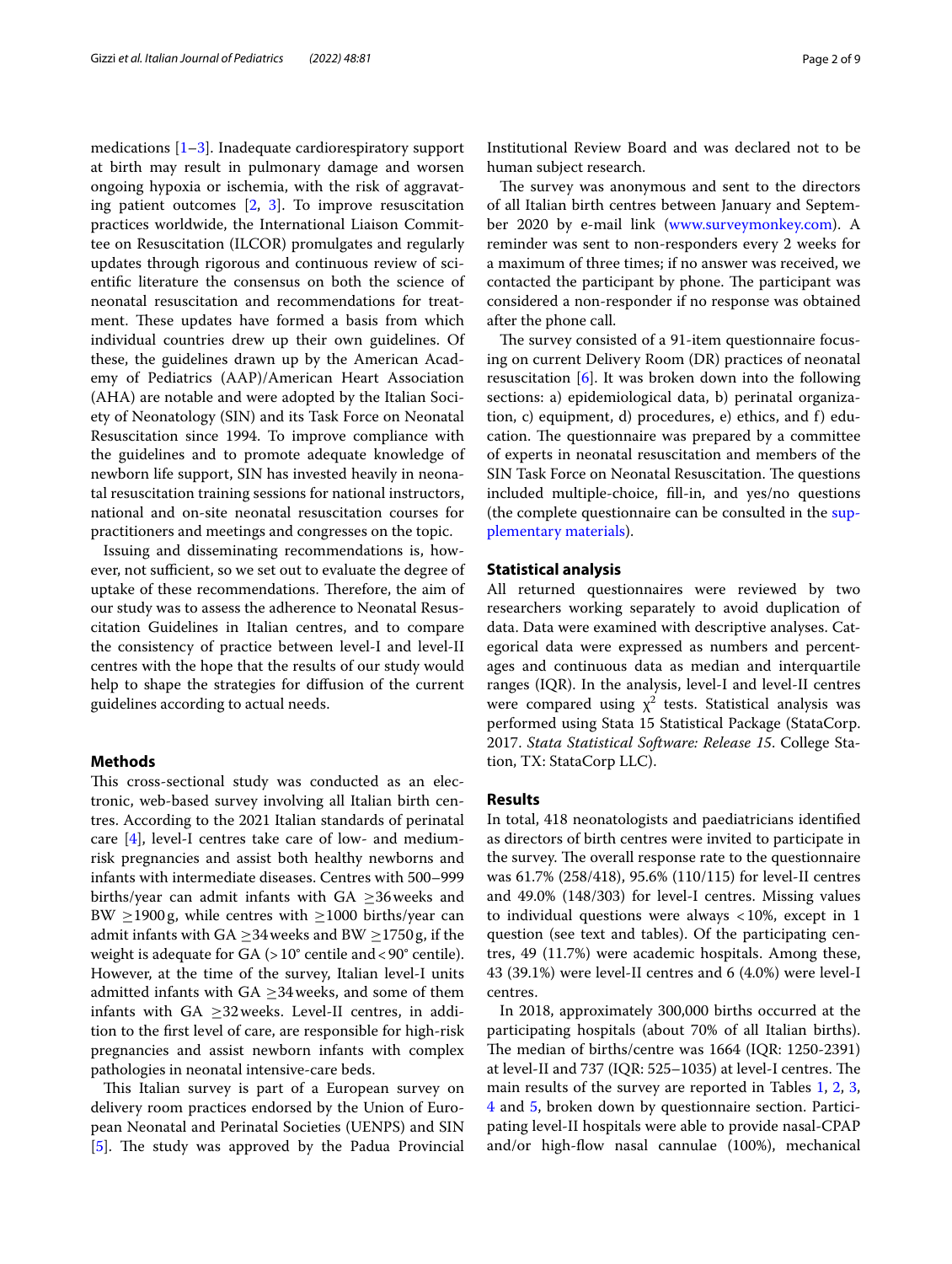<span id="page-2-0"></span>**Table 1** Before Birth

| <b>BEFORE BIRTH</b>                                                                                                                                                                                 |                  |                 |                |
|-----------------------------------------------------------------------------------------------------------------------------------------------------------------------------------------------------|------------------|-----------------|----------------|
|                                                                                                                                                                                                     | Level II (n.110) | Level I (n.148) | p              |
| At your hospital, is the antenatal counseling with parents rou-<br>tinely performed before the delivery of a very preterm infant or<br>an infant with expected problems?                            |                  |                 |                |
| • yes                                                                                                                                                                                               | 99 (90)          | 85 (57.4)       | < 0.001        |
| $\cdot$ no                                                                                                                                                                                          | 11(10)           | 63 (42.6)       |                |
| Who are the specialists involved in antenatal counseling?                                                                                                                                           |                  |                 |                |
| · Pediatrician/Neonatolo-<br>gist                                                                                                                                                                   | 99 (90.0)        | 82 (55.4)       | < 0.001        |
| $\cdot$ Obstetrician                                                                                                                                                                                | 90 (81.8)        | 72 (48.6)       | < 0.001        |
| • Anesthesiologist                                                                                                                                                                                  | 16(14.5)         | 25 (16.8)       | <b>NS</b>      |
| $\cdot$ Other                                                                                                                                                                                       | 31 (28.2)        | 7(4.7)          | 0.05           |
| How is Resuscitation Team for low-risk delivery composed?                                                                                                                                           |                  |                 |                |
| • Pediatrician/Neonatolo-                                                                                                                                                                           | 84 (76.4)        | 112 (75.6)      | NS.            |
| gist                                                                                                                                                                                                |                  |                 |                |
| • Obstetrician                                                                                                                                                                                      | 21 (19.1)        | 34 (22.9)       | NS.            |
| • Anesthesiologist                                                                                                                                                                                  | 2(1.8)           | 19 (12.8)       | 0.001          |
| • Midwife                                                                                                                                                                                           | 45 (40.9)        | 71 (47.9)       | NS.            |
| • Nurse                                                                                                                                                                                             | 64 (58.2)        | 106(71.6)       | 0.033          |
| $\cdot$ Other                                                                                                                                                                                       | 10(9.1)          | 1(0.7)          | NS.            |
| How is Resuscitation Team for high-risk delivery composed?                                                                                                                                          |                  |                 |                |
| • Pediatrician/Neonatolo-<br>gist                                                                                                                                                                   | 108 (98.2)       | 145 (97.9)      | N <sub>S</sub> |
| $\cdot$ Obstetrician                                                                                                                                                                                | 25(22.7)         | 46 (31.0)       | <b>NS</b>      |
| • Anesthesiologist                                                                                                                                                                                  | 30 (27.3)        | 117 (79.0)      | < 0.001        |
| • Midwife                                                                                                                                                                                           | 33 (30.0)        | 60 (40.5)       | 0.08           |
| • Nurse                                                                                                                                                                                             | 100 (90.9)       | 121 (81.7)      | 0.038          |
| $\cdot$ Other                                                                                                                                                                                       | 12 (10.9)        | 9(6.1)          | <b>NS</b>      |
| Which provider is qualified for full resuscitation skills among your<br>resuscitation team members (endotracheal intubation, chest<br>compressions, emergency vascular access and administration of |                  |                 |                |
| medication)?<br>• Pediatrician/Neonatolo-                                                                                                                                                           | 89 (80.9)        | 22 (13.5)       | < 0.001        |

| • Pediatrician/Neonatolo-<br>gist                      | 89 (80.9) | ZZ (13.5)  | $<$ 0.00 1 |
|--------------------------------------------------------|-----------|------------|------------|
| • Anesthesiologist                                     | 5(4.5)    | 24(16.2)   | 0.007      |
| · Pediatrician/Neonatolo-<br>gist and Anesthesiologist | 25(22.7)  | 109 (73.6) | < 0.001    |
|                                                        |           |            |            |

### **Do you usually have a team briefng before resuscitation?**

| $\cdot$ yes | 70 (63.6) | 64 (43.2) | 0.001 |
|-------------|-----------|-----------|-------|
| $\cdot$ no  | 40(36.4)  | 84 (56.8) |       |

Data are expressed as number (%)

ventilation (99.1%), HFOV (71.0%), inhaled nitric oxide (80.0%), therapeutic hypothermia (76.4%), and ECMO (8.2%). Nasal-CPAP and/or high-fow nasal cannulae and mechanical ventilation were available in 77.7 and 21.6% of the level-I centres, respectively. In 74.5% of the level-II centres, the lowest GA of assisted infants was 22–23weeks, while among level-I centres the lowest GA of assisted infants was 32weeks in 20.6% and 34weeks in 53.9%.

Multidisciplinary antenatal counselling was routinely ofered to parents at 90.0% (90) of level-II hospitals, and 57.4% (85) of level-I hospitals ( $p < 0.001$ ). A neonatologist or paediatrician was required to attend all deliveries in about 60% of centres at each level.

Signifcant diferences between level-II and level-I centres were found mainly in antenatal counselling, composition of the resuscitation team for high-risk deliveries, team briefngs before resuscitation, providers qualifed with full resuscitation skills and role of the anaesthesiologist (Table [1](#page-2-0)), lack of awareness about temperature (Table [3](#page-3-1)), routine tracheal suction for *non*-*vigorous* neonates born through *meconium*-*stained* amniotic fuid, self-confidence, sodium bicarbonate use (Table [4](#page-4-0)) and frequency of neonatal resuscitation courses (Table [5\)](#page-6-0).

### **Discussion**

Overall, our survey documents good compliance with international guidelines on neonatal resuscitation in most Italian level-II and level-I centres. However, as expected, there are some diferences, mostly in perinatal care.

### **Before birth**

A lower number of births/centre and less complexity in the assisted cases account for the diferences in how the levels approach the period 'before birth'. Indeed, before delivering a very preterm infant or an infant with anticipated problems, counselling with parents is routinely performed more often at level-II centres, which expect to assist the most vulnerable newborn infants. For the same reason, paediatricians and neonatologists working in level-I hospitals are less trained for emergencies, so an anaesthesiologist is more frequently needed on the resuscitation team.

### **Umbilical cord management**

Delaying cord clamping (DCC) at birth is associated with increased haemoglobin levels and better iron stores in newborn infants [\[7](#page-8-6)]; it favours the cardiovascular transition that occurs in the first minutes of life  $[8, 9]$  $[8, 9]$  $[8, 9]$  $[8, 9]$  and decreases mortality among infants with GA <37weeks [[10\]](#page-8-9). Delayed or physiologically based cord clamping (i.e. aerating the lung before removing placental support) is provided to most vaginally delivered term infants, suggesting that these interventions were introduced in Italy after umbilical cord management recommendations were disseminated [[11\]](#page-8-10). However, in term elective caesarean section, delayed strategies decrease to 67.2% in level-II and 52.7% in level-I hospitals, indicating the need to implement umbilical cord management for these otherwise healthy newborn infants. As suggested by recent evidence, delaying cord clamping does not afect maternal blood losses [[12](#page-8-11), [13\]](#page-8-12).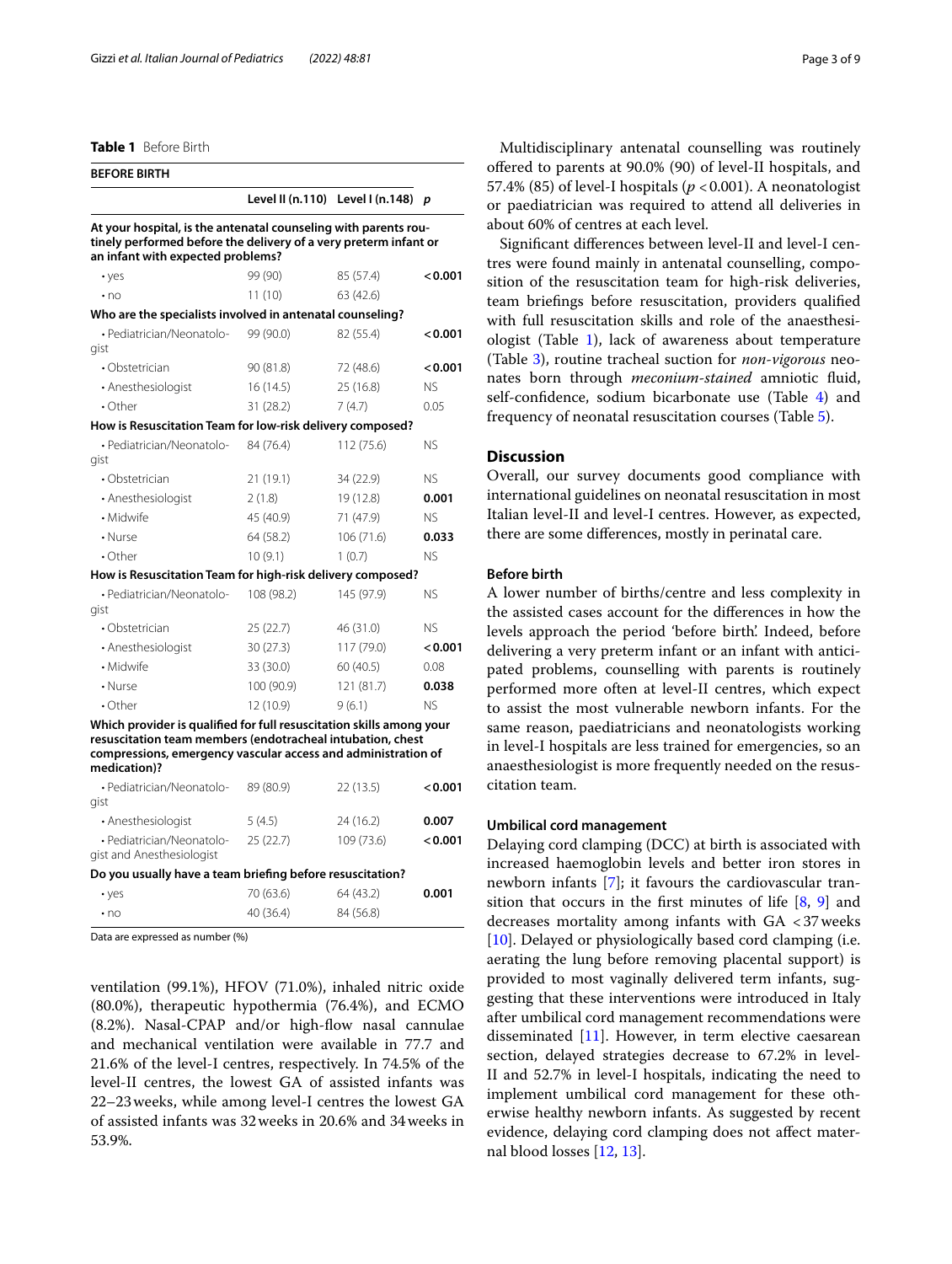### <span id="page-3-0"></span>**Table 2** Umbilical cord management

| UMBILICAL CORD MANAGEMENT |  |  |
|---------------------------|--|--|
|---------------------------|--|--|

|                                                                       | Level II (n.110) | Level I (n.148) | p         |
|-----------------------------------------------------------------------|------------------|-----------------|-----------|
| Umbilical cord management in term vaginal delivery                    |                  |                 | <b>NS</b> |
| • Delayed cord clamping                                               | 73 (66.3)        | 84 (56.8)       |           |
| • Physiologically-based cord clamping <sup>a</sup>                    | 31(28.2)         | 49 (33.1)       |           |
| · Immediate cord clamping                                             | 6(5.4)           | 8(5.4)          |           |
| • Umbilical cord milking                                              | 0                | 1(0.7)          |           |
| $\cdot$ NA                                                            | $\Omega$         | 6(4.1)          |           |
| Umbilical cord management in term elective Cesarean<br><b>Section</b> |                  |                 | 0.008     |
| • Delayed cord clamping                                               | 61 (55.4)        | 52 (35.1)       |           |
| • Physiologically-based cord clamping                                 | 13(11.8)         | 26(17.6)        |           |
| · Immediate cord clamping                                             | 30(27.3)         | 56 (37.8)       |           |
| • Umbilical cord milking                                              | 6(5.4)           | 8(5.4)          |           |
| $\cdot$ NA                                                            | 0                | 6(4.1)          |           |
|                                                                       |                  |                 |           |

Data are expressed as number (%)

<sup>a</sup> deferring umbilical cord clamping until after lung aeration

### <span id="page-3-1"></span>**Table 3** Temperature

| <b>TEMPERATURE</b>                                                                                                                                                                       |                 |                  |           |
|------------------------------------------------------------------------------------------------------------------------------------------------------------------------------------------|-----------------|------------------|-----------|
|                                                                                                                                                                                          | Level I (n.110) | Level II (n.148) | p         |
| Which is your DR temperature?                                                                                                                                                            |                 |                  |           |
| · degrees                                                                                                                                                                                | $24(23-25)$     | $24(23-25)$      | NS.       |
| $\cdot$ I don't know                                                                                                                                                                     | 21(19.1)        | 48 (32.4)        | 0.017     |
| Which is your Operating room temperature?                                                                                                                                                |                 |                  |           |
| · degrees (median, 25-75 centile)                                                                                                                                                        | $23(20-24)$     | $22(21-24)$      | <b>NS</b> |
| $\cdot$ I don't know                                                                                                                                                                     | 26(23.6)        | 56 (37.8)        | 0.015     |
| At your Institution, when is "passive cooling" (i.e. switch off of the radiant<br>warmer) started for newborn infants who are considered at risk of hypoxic-<br>ischemic encephalopathy? |                 |                  | 0.009     |
| $\cdot$ 1-2 h                                                                                                                                                                            | 2(1.8)          | 13(9.1)          |           |
| $\cdot$ 2-4h                                                                                                                                                                             | $\Omega$        | 3(2.1)           |           |
| $.4 - 6h$                                                                                                                                                                                | 2(1.8)          | 3(2.1)           |           |
| • We do not have a specific time                                                                                                                                                         | 7(6.4)          | 15(10.5)         |           |
| $\cdot$ Within 1 h                                                                                                                                                                       | 99 (90.0)       | 108(76.0)        |           |
| • Missing                                                                                                                                                                                | 0               | 6(4.0)           |           |

Data are expressed as number (%) or median (IQR)

### **Temperature**

A high incidence of postnatal hypothermia has been reported in high- and low-resource countries. It remains an independent predictor of neonatal morbidity and mortality, especially in very preterm infants in all settings. The International Guidelines suggest that the temperature of newly born infants should be maintained between 36.5 and 37.5°C after birth through admission and stabilization  $[2, 3]$  $[2, 3]$  $[2, 3]$  $[2, 3]$ . Effective interventions to achieve this may include environmental temperature 23–25°C, use of radiant warmers, exothermic mattresses, woollen or plastic caps, plastic wraps, humidifed and heated gases [\[14\]](#page-8-13). According to our survey, neonatologists in level-I centres are less aware than those in level-II of the importance of keeping the delivery room and operating room temperatures within the suggested ranges as part of the efective interventions to prevent thermal losses at birth.

It is well known that therapeutic hypothermia should be started within the first 6h of life for newborn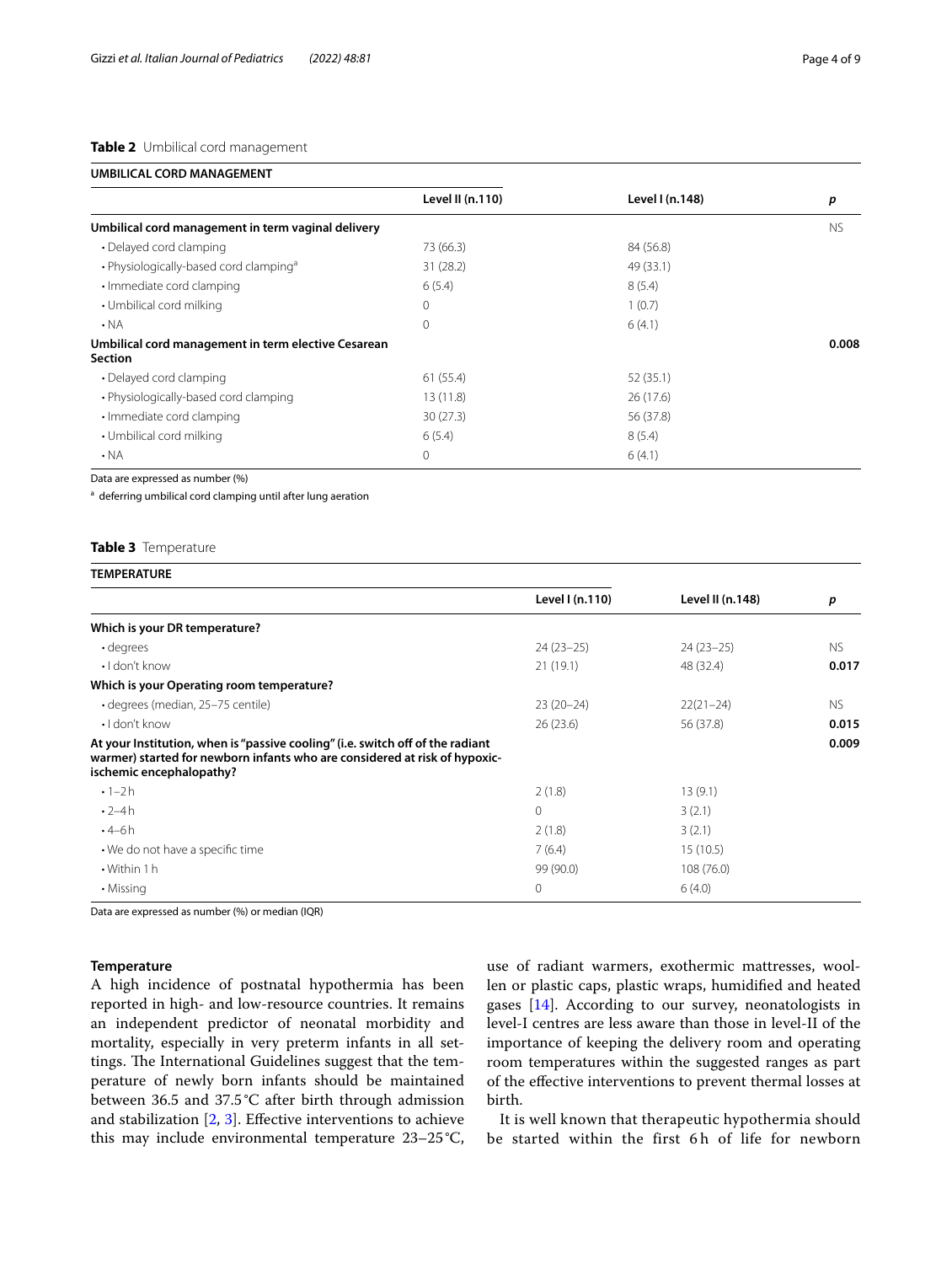<span id="page-4-0"></span>**Table 4** Airways, ventilation, circulation and medications

|                                                                                                                           |             | Level II (n.110) Level I (n.148) $p$ |           |
|---------------------------------------------------------------------------------------------------------------------------|-------------|--------------------------------------|-----------|
| <b>AIRWAYS</b>                                                                                                            |             |                                      |           |
| How is a non-vigorous newborn infant born through meconium-stained amniotic fluid managed in<br>your DR?                  |             |                                      | 0.005     |
| • Routine tracheal suction                                                                                                | 20(18.2)    | 10(7.0)                              |           |
| • Starting PPV                                                                                                            | 84 (76.3)   | 118 (83.1)                           |           |
| • Oro-nasopharyngeal suction on the perineum                                                                              | 6(5.45)     | 14 (9.9)                             |           |
| • Missing                                                                                                                 | 0           | 6(4.1)                               |           |
| <b>VENTILATION</b>                                                                                                        |             |                                      |           |
| <b>DR Equipment</b>                                                                                                       |             |                                      |           |
| · Air/oxygen blender                                                                                                      | 108 (98.2)  | 138 (97.9)                           | <b>NS</b> |
| • Pulse oxymeter                                                                                                          | 108 (98.2)  | 137 (97.2)                           | <b>NS</b> |
| Initial FiO <sub>2</sub> if PPV is needed in GA $\geq$ 35 wks                                                             |             |                                      | <b>NS</b> |
| .0.21                                                                                                                     | 98 (89.1)   | 127 (91.3)                           |           |
| .0.25                                                                                                                     | 0           | 1(0.7)                               |           |
| .0.28                                                                                                                     | 0           | 1(0.7)                               |           |
| $\cdot$ 0.3                                                                                                               | 10(9.1)     | 6(4.3)                               |           |
| .0.35                                                                                                                     | 0           | 1(0.7)                               |           |
| $\cdot$ 0.4                                                                                                               | 1(0.9)      | 2(1.4)                               |           |
| $\cdot$ 1                                                                                                                 | 1(0.9)      | 1(0.7)                               |           |
| • Missing                                                                                                                 | 0           | 9(6.1)                               |           |
| Initial $FiO2$ if PPV is needed in GA < 35 wks                                                                            |             |                                      | <b>NS</b> |
| .0.21                                                                                                                     | 35 (31.8)   | 47 (34.06)                           |           |
| .0.25                                                                                                                     | 8(7.3)      | 4(2.9)                               |           |
| .0.3                                                                                                                      | 62(56.4)    | 80 (57.9)                            |           |
| $\cdot 0.4$                                                                                                               | 2(1.8)      | 2(1.4)                               |           |
| $\cdot 0.5$                                                                                                               | 0           | 2(1.4)                               |           |
| $\cdot$ 0.6                                                                                                               | 0           | 1(0.7)                               |           |
| $\cdot$ 1                                                                                                                 | 1(0.9)      | 2(1.4)                               |           |
| • Missing                                                                                                                 | 2(1.8)      | 10(6.7)                              |           |
| In your delivery room, PPV at birth is routinely administered with:                                                       |             |                                      | <b>NS</b> |
| • Flow-inflating bag                                                                                                      | 4(3.64)     | 7(4.9)                               |           |
| • Neonatal Mechanical ventilator                                                                                          | 2(1.82)     | 1(0.7)                               |           |
| $\cdot$ Other                                                                                                             | 3           | $\circ$                              |           |
| · Self-inflating bag                                                                                                      | 1(0.91)     | 3(2.1)                               |           |
| · T-piece device (Neopuff)                                                                                                | 101 (91.8)  | 129 (91.5)                           |           |
| Which ventilatory interface is routinely used as the first choice in your center?                                         |             |                                      | 0.067     |
| • Facial mask                                                                                                             | 92 (83.6)   | 131 (92.9)                           |           |
| • Nasopharyngeal prongs                                                                                                   | 3(2.7)      | 1(0.7)                               |           |
| • Short binasal prongs                                                                                                    | 13 (11.8)   | 8(5.4)                               |           |
| • Missing                                                                                                                 | 2(1.8)      | 8(5.4)                               |           |
| Is Laryngeal Mask part of the equipment in your DR?                                                                       |             |                                      | <b>NS</b> |
| $\cdot$ Yes                                                                                                               | 99 (90.0)   | 130 (92.2)                           |           |
| $\cdot$ No                                                                                                                | 11(10.0)    | 11(7.8)                              |           |
| • Missing                                                                                                                 | $\mathbb O$ | 7(4.7)                               |           |
| What are the CPAP levels routinely administered in late preterm and term infants (i.e.<br>$GA \geq 33$ weeks) In your DR? |             |                                      | < 0.001   |
| $\cdot \leq 4$                                                                                                            | 8(7.3)      | 26 (17.6)                            |           |
| $\cdot$ 5                                                                                                                 | 64 (58.2)   | 80 (54.1)                            |           |
| $\cdot 6$                                                                                                                 | 32 (29.1)   | 12(8.1)                              |           |
| $\cdot$ 7                                                                                                                 | 3(2.7)      | 1(0.7)                               |           |
|                                                                                                                           |             |                                      |           |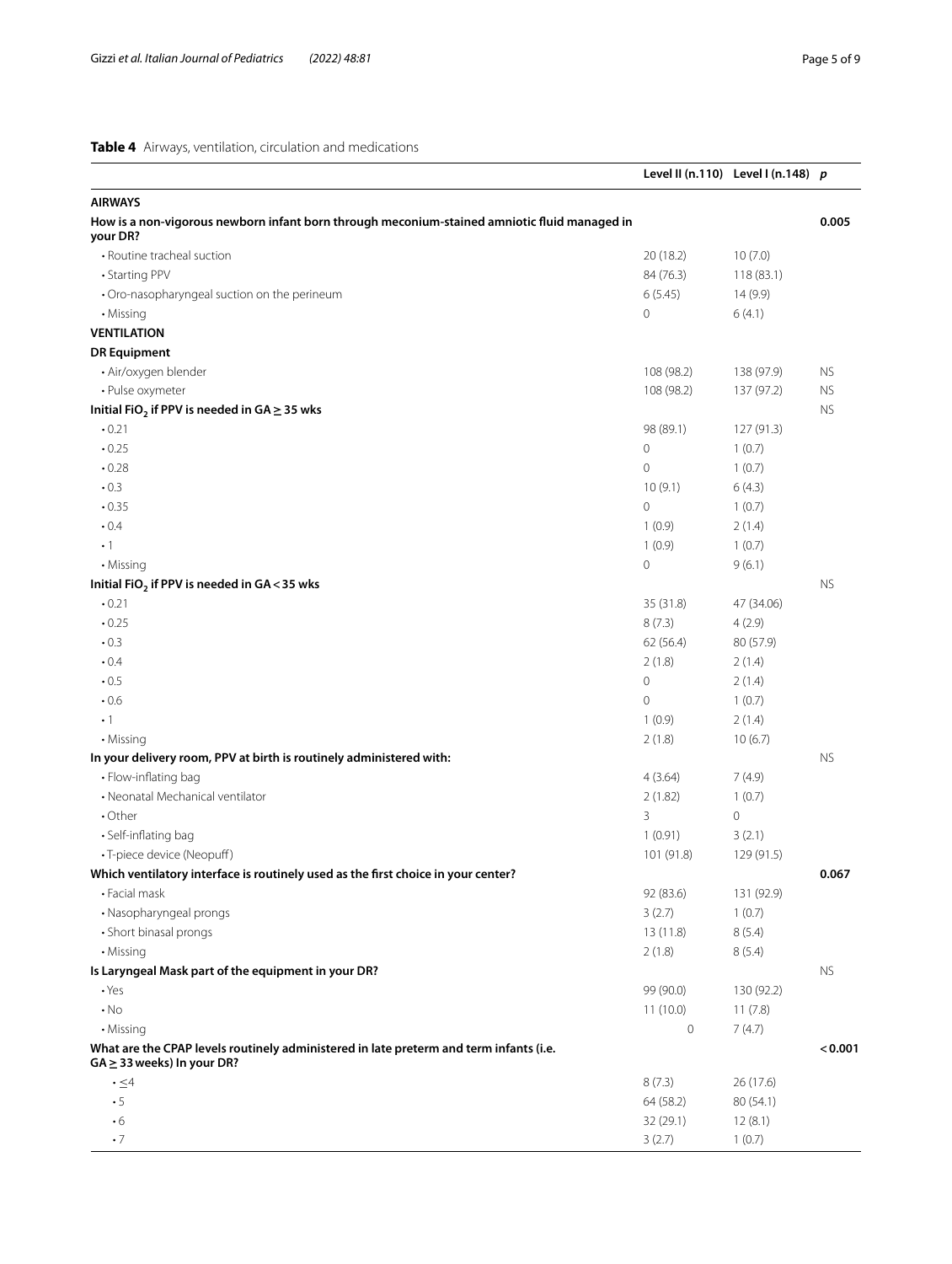|                                                                                                                                        |                | Level II (n.110) Level I (n.148) $p$ |           |
|----------------------------------------------------------------------------------------------------------------------------------------|----------------|--------------------------------------|-----------|
| • Missing                                                                                                                              | 3(2.7)         | 29 (19.6)                            |           |
| What are the PEEP levels routinely administered to start PPV in late preterm and term infants (i.e.<br>$GA \geq 33$ weeks) In your DR? |                |                                      | < 0.001   |
| $\cdot \leq 4$                                                                                                                         | 12 (10.9)      | 30(20.3)                             |           |
| $\cdot$ 5                                                                                                                              | 67 (60.9)      | 93 (62.8)                            |           |
| $\cdot 6$                                                                                                                              | 30(27.3)       | 8(5.4)                               |           |
| $\boldsymbol{\cdot}$ 8                                                                                                                 | $\overline{O}$ | 2(1.4)                               |           |
| • missing                                                                                                                              | 1(0.9)         | 15(10.1)                             |           |
| What are the PIP levels routinely administered to start PPV in late preterm and term infants (i.e.<br>$GA \geq 33$ weeks) in your DR?  |                |                                      | 0.012     |
| $\cdot$ < 20                                                                                                                           | 17(15.4)       | 11(7.4)                              |           |
| $\cdot$ 20                                                                                                                             | 45 (40.9)      | 69 (46.6)                            |           |
| .25                                                                                                                                    | 33 (30.0)      | 35 (23.7)                            |           |
| .30                                                                                                                                    | 1(0.9)         | 5(3.4)                               |           |
| $\cdot$ Other                                                                                                                          | 10(9.1)        | 8(5.4)                               |           |
| • Missing                                                                                                                              | 4(3.6)         | 20(13.5)                             |           |
| Are heated, humidified gases available for PPV/respiratory support?                                                                    |                |                                      | <b>NS</b> |
| $\cdot$ Yes                                                                                                                            | 65 (59.1)      | 88 (59.5)                            |           |
| $\cdot$ No                                                                                                                             | 45 (40.9)      | 60 (40.5)                            |           |
| In the case of endotracheal intubation, is an end-tidal $CO2$ detector used to confirm the correct<br>placement of the tracheal tube?  |                |                                      | <b>NS</b> |
| $\cdot$ Yes                                                                                                                            | 21(19.1)       | 31(20.9)                             |           |
| $\cdot$ No                                                                                                                             | 89 (80.9)      | 117(79.0)                            |           |
| How skilled is your team on intubation?                                                                                                |                |                                      | 0.000     |
| • Excellent                                                                                                                            | 62 (56.4)      | 10(7.1)                              |           |
| $\cdot$ Good                                                                                                                           | 41 (37.3)      | 49 (34.7)                            |           |
| · I don't know/NA                                                                                                                      | 2(1.82)        | 9(6.1)                               |           |
| · Insufficient                                                                                                                         | 0              | 22 (15.6)                            |           |
| · Sufficient                                                                                                                           | 5(4.55)        | 58 (41.1)                            |           |
| <b>CIRCULATION</b>                                                                                                                     |                |                                      |           |
| How do healthcare givers at your institution detect and monitor the newborn's heart rate in neonates needing resuscitation?            |                |                                      |           |
| • Palpation of the umbilical cord                                                                                                      | 11(10.0)       | 26 (17.6)                            | 0.086     |
| • Palpation of peripheral pulses                                                                                                       | 2(1.8)         | 2(1.3)                               | <b>NS</b> |
| · Stethoscope                                                                                                                          | 84 (76.4)      | 102 (68.9)                           | <b>NS</b> |
| • Three lead ECG monitor                                                                                                               | 46 (41.8)      | 46 (31.1)                            | 0.075     |
| • Pulse oximeter                                                                                                                       | 74 (62.3)      | 103 (69.6)                           | <b>NS</b> |
| <b>MEDICATIONS</b>                                                                                                                     |                |                                      |           |
| Do you use Sodium bicarbonate in the DR?                                                                                               |                |                                      | 0.003     |
| $\cdot$ No                                                                                                                             | 102 (92.7)     | 114(82.1)                            |           |
| · Sometimes                                                                                                                            | 5(4.5)         | 25 (18.0)                            |           |
| • Missing                                                                                                                              | 3(2.7)         | 9(6.1)                               |           |

Data are expressed as number (%)

infants at risk of hypoxic-ischemic encephalopathy [[15](#page-8-14)]. We observed good compliance with this practice in all Italian birth centres, in most of which 'passive cooling' is started within 1 h of life.

### **Airways, ventilation, circulation and medications**

Since 2015, the International Guidelines have recommended against routine endotracheal suctioning of meconium-stained non-vigorous newborns, instead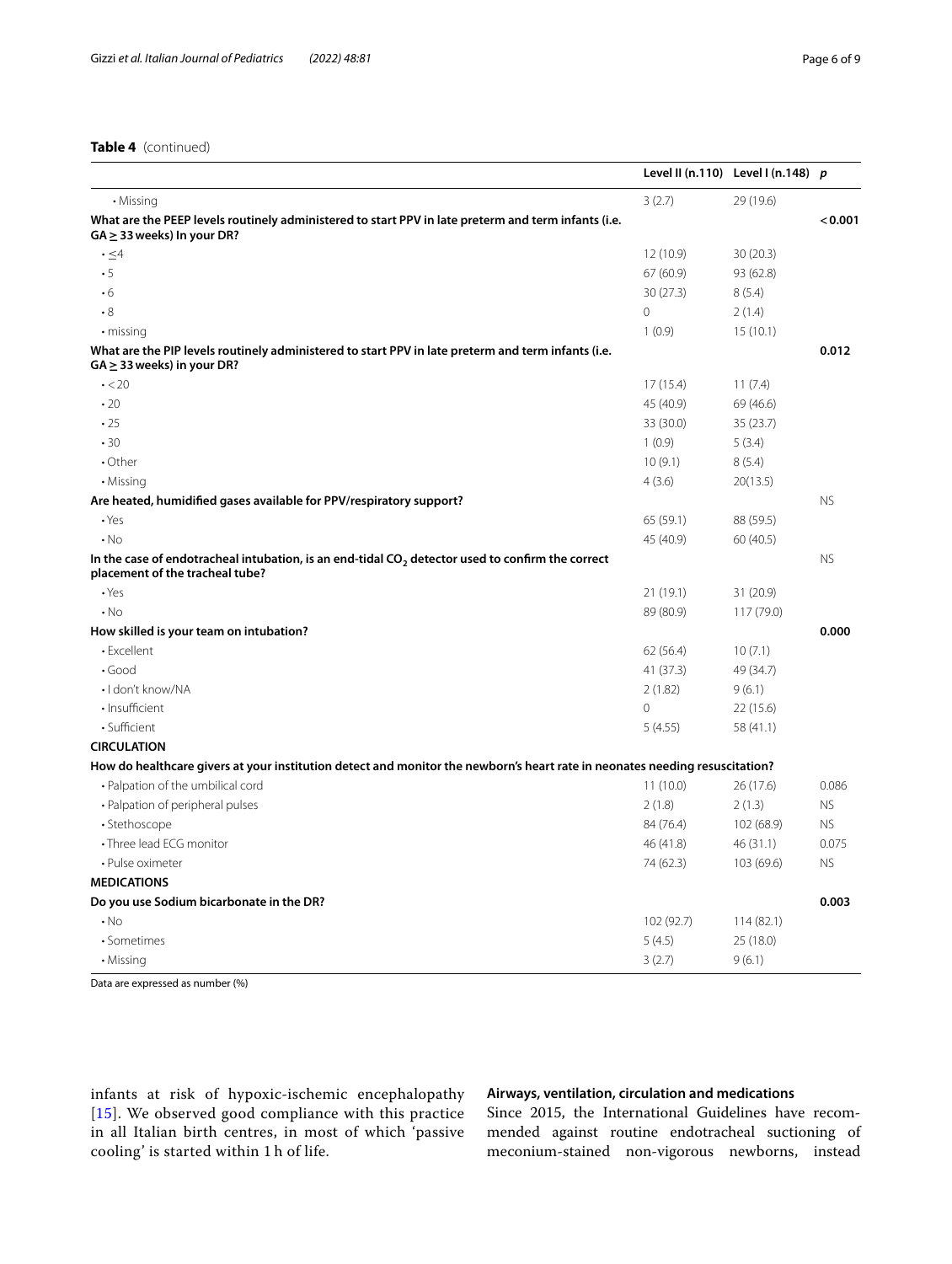<span id="page-6-0"></span>

|                                                                                                                 | Level II (n.110) | Level I (n.148) | p         |
|-----------------------------------------------------------------------------------------------------------------|------------------|-----------------|-----------|
| <b>ETHICS</b>                                                                                                   |                  |                 |           |
| In severely asphyxiated infants is there a time-limit before stopping full resusci-<br>tation in your hospital? |                  |                 | 0.045     |
| $\cdot$ I don't know/NA                                                                                         | 5(4.5)           | 16(10.8)        |           |
| $\cdot$ No                                                                                                      | 42 (38.2)        | 64 (43.2)       |           |
| $\cdot$ Yes                                                                                                     | 63(57.3)         | 68 (46.0)       |           |
| Does parental opinion influence intervention in your center?                                                    |                  |                 | 0.088     |
| • A little bit                                                                                                  | 40 (36.4)        | 46(31.1)        |           |
| $\cdot$ I don't know/NA                                                                                         | 3(2.7)           | 13(8.8)         |           |
| $\cdot$ No, at all                                                                                              | 31(28.2)         | 49 (33.1)       |           |
| · Yes, enough                                                                                                   | 36(32.7)         | 40(27.0)        |           |
| <b>EDUCATION</b>                                                                                                |                  |                 |           |
| Are courses on neonatal resuscitation routinely held at your hospital?                                          |                  |                 | 0.021     |
| $\cdot$ Yes                                                                                                     | 96 (87.3)        | 114(77.0)       |           |
| $\cdot$ No                                                                                                      | 14(12.7)         | 26(17.6)        |           |
| • Missing                                                                                                       | $\circ$          | 8(5.4)          |           |
| How often are neonatal resuscitation teams retrained?                                                           |                  |                 | <b>NS</b> |
| $\cdot$ 12-24 months                                                                                            | 59 (53.6)        | 69 (46.6)       |           |
| $\cdot$ 6-12 months                                                                                             | 31(28.2)         | 40 (27.0)       |           |
| $\cdot$ <6 months                                                                                               | 4(3.6)           | 7(4.7)          |           |
| $\cdot$ > 24 months                                                                                             | 16(14.5)         | 24 (16.2)       |           |
| $\cdot$ NA                                                                                                      | 0                | 8(5.4)          |           |

Data are expressed as number (%)

suggesting resuscitation with positive pressure ventilation. Our survey showed that both level-II and level-I centres had changed their practice accordingly; however, in level-II centres, routine tracheal suction is still performed more often, refecting a greater confdence with the intubation manoeuvre.

Efective ventilation is considered the most critical intervention for successful delivery room resuscitation  $[16]$  $[16]$ . Most perinatal management of this aspect is comparable between birth centres, especially in the use of a 'gentle' approach to ventilation. In both level-II and level-I hospitals, a T-piece is preferred to a self-infating bag to administer positive pressure ventilation (PPV), predominantly using a face mask as the frst interface. However, in 12% of level-II centres, short binasal prongs are the frst choice. This solution seems to offer some advantages over face masks in terms of reducing intubation in the delivery room [[17](#page-8-16)[–19](#page-8-17)].

An air-oxygen blender and a pulse oximeter to guide oxygen titration are available in almost all Italian delivery rooms. Moreover, as recommended by the International Guidelines, a laryngeal mask is part of the equipment in more than 90% of the participating hospitals, to be used in the event of failure of face mask ventilation or intubation  $[2, 3]$  $[2, 3]$  $[2, 3]$  $[2, 3]$  $[2, 3]$ . On the other hand, an end-tidal  $CO_2$  detector, which is considered the most reliable tool to identify the correct placement of the endotracheal tube [[20\]](#page-8-18), is only available in about 20% of the responding birth centres. This device could potentially decrease the number of intubation attempts and improve outcomes [\[21](#page-8-19), [22](#page-8-20)]. Among technical aspects, fewer level-I neonatal resuscitation teams self-evaluated as excellent or good at performing the endotracheal intubation manoeuvre. By contrast, this is a well-acquired skill by level-II teams, who are expected to assist the most vulnerable newborn infants routinely.

Since 2015, electrocardiography is recognized as an important adjunct for babies requiring resuscitation. Nevertheless, a 3-lead ECG Monitor is only available in a quarter of responding centres, showing limited adherence to the latest version of the guidelines, which recommend its use in infants needing advanced resuscitation [[2,](#page-8-2) [3](#page-8-1)].

Finally, although sodium bicarbonate is no longer considered helpful during acute resuscitation [[23](#page-8-21)], it is still used on occasion, especially in level-I centres.

### **Ethics and education**

Our survey shows that awareness of ethical issues should be reinforced in Italy. Indeed, a difficult decision like the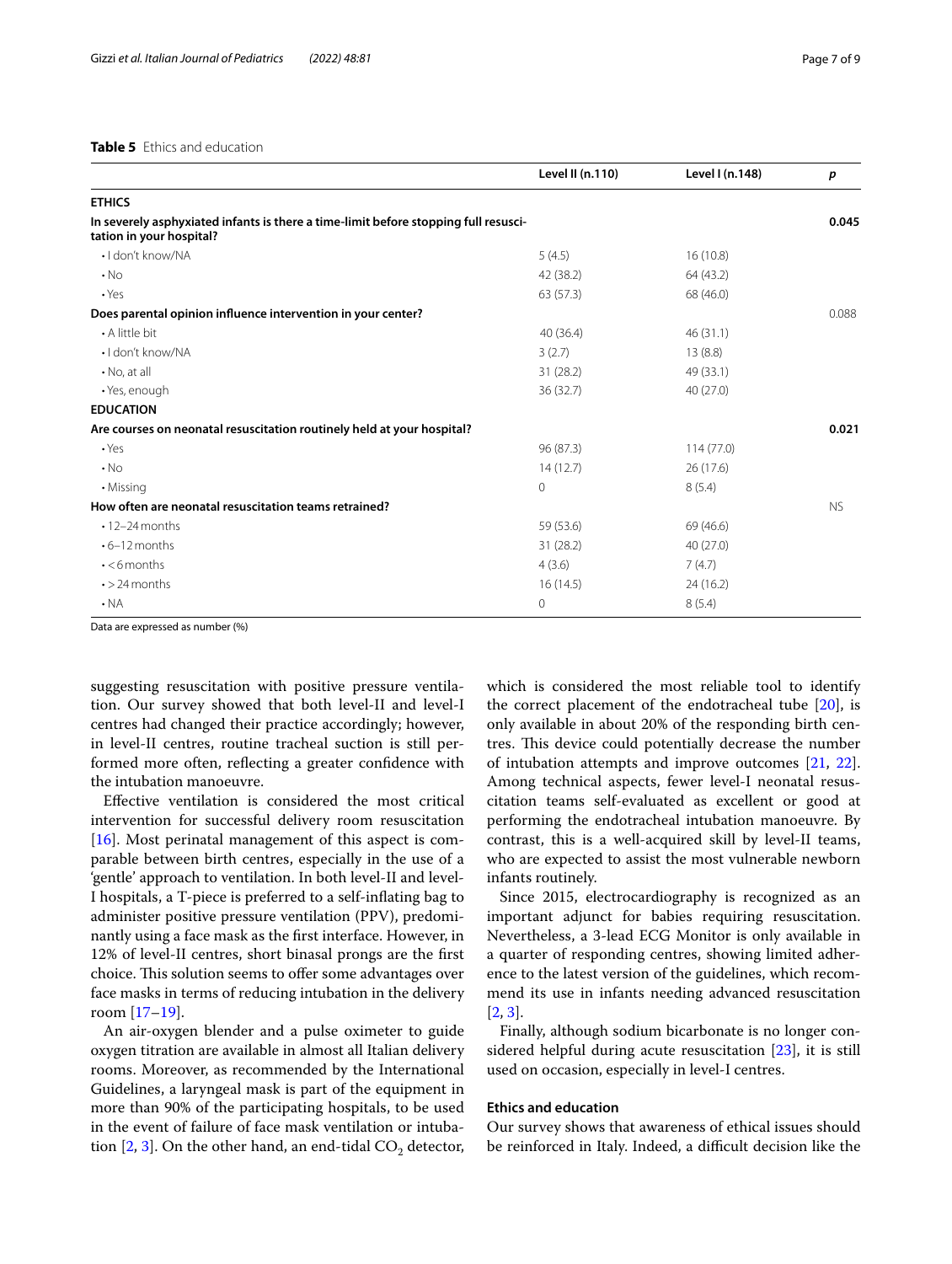time-limit before stopping full resuscitation in severely asphyxiated infants is not supported by shared guidelines in about 50% of responding hospitals. Moreover, parents are involved in the decision-making process of resuscitation in only one third of Italian centres. These findings are in line with previous European studies [\[24](#page-8-22), [25](#page-8-23)]. Ethics remains a delicate feld that needs further research to help neonatal staff and parents deal with difficult situations.

Courses on neonatal resuscitation are routinely held in more than 80% of Italian birth centres, and most of these follow the American or European guidelines. Frequency of retraining is also optimal in about 80% of centres, according to the 2020 recommendations, suggesting that among participants who have been trained in neonatal resuscitation, individual or team booster-training should occur more frequently than every 2years in order to support retention of knowledge, skills, and behaviour.

### **Strengths and limitations**

The strengths of the present study include the structured questionnaire prepared by a group of experts; the assessment of several areas of neonatal resuscitation; the high representativity of the sample, which accounts for about 70% of all Italian deliveries in 2018; and fnally, the use of an online survey.

This study has some limitations, starting from the consideration that conducting surveys in an online format runs the risk of selection bias  $[26]$  $[26]$ . The response rate is at the same time a strength for level-II hospitals and a limitation for those at level-I. The limited response rate (49.0%) of level-I centres may restrict the generalizability of our fndings. Finally, as only the directors of neonatal wards were involved, the results may mirror the opinions of this very restricted group of clinicians; nevertheless, the questionnaire was structured to limit this risk.

### **Conclusions**

This survey provides insight into neonatal resuscitation practices in a large sample of Italian hospitals. Overall, adherence to the International Guidelines on neonatal resuscitation was high, but we also saw some divergences in practice, ethical choices, and training among the participating centres. Clinicians and stakeholders should consider this information when allocating resources and planning Italian perinatal programmes. The areas of the current guidelines that require further implementation include aspects of perinatal care, respiratory support, ethics and training. This goal can be achieved by defining new educational strategies, including quality improvement projects, simulation-based training and interventions in communication technology.

### **Abbreviations**

SIN: Società Italiana di Neonatologia (Italian Society of Neonatology); UENPS: Union of European Neonatal and Perinatal Societies; HFOV: High-frequency oscillatory ventilation; ECMO: Extracorporeal membrane oxygenation; ILCOR: International Liaison Committee on Resuscitation; AAP: American Academy of Pediatrics; AHA: American Heart Association; GA: Gestational Age; BW: Birth Weight; IQR: Interquartile Range; PPV: Positive pressure ventilation.

### **Supplementary Information**

The online version contains supplementary material available at [https://doi.](https://doi.org/10.1186/s13052-022-01260-3) [org/10.1186/s13052-022-01260-3](https://doi.org/10.1186/s13052-022-01260-3).

<span id="page-7-1"></span><span id="page-7-0"></span>**Additional fle 1: Supplementary fle 1.** PDF Questionnaire, complete survey questionnaire.

**Additional fle 2: Supplementary fle 2.** List of participating centres, complete list of participating centres.

### **Acknowledgements**

We thank the Directors of level-I and level-II Italian birth hospitals who participated in the survey (listed in [Supplementary fles](#page-7-1)) for their contribution. We are also grateful to David Nicholson for his English language editing service.

### **Authors' contributions**

CG contributed to the study concept, preparation of the survey, wrote the initial draft and critically reviewed the manuscript. DT contributed to the study concept, preparation of the survey, writing of the manuscript and critically reviewed the manuscript. LG contributed to the study concept, data analysis, writing of the manuscript and critically reviewed the manuscript. GV coordinated the contacts among participating centres, contributed to the study concept, data curation, writing the draft of the manuscript and critically reviewed the manuscript. SG contributed to the study concept, data curation, writing the draft of the manuscript and critically reviewed the manuscript. SDF contributed to the study concept, data curation, writing the draft of the manuscript and critically reviewed the manuscript. CM contributed to the study concept and to writing the draft of the manuscript, provided relevant expertise, and critically reviewed the manuscript. FM contributed to the study concept and to writing the draft of the manuscript, provided relevant expertise, and critically reviewed the manuscript. All authors approved the fnal manuscript as submitted and agree to be accountable for all aspects of the work.

### **Funding**

This research received no specifc grant from any funding agency in the public, commercial or not-for-proft sectors.

### **Availability of data and materials**

The datasets used and/or analysed during the current study are available from the corresponding author on reasonable request.

### **Declarations**

### **Ethics approval and consent to participate**

The approval for this study was obtained by the Padua Provincial Institutional Review Board (Protocol # 0035420) and was declared not to be human subject research.

### **Consent for publication** Not applicable.

**Competing interests**

The authors declare that they have no competing interest regarding the publication of this article.

### **Author details**

<sup>1</sup> Department of Pediatrics and Neonatology, Ospedale Sandro Pertini, Rome, Italy. <sup>2</sup> Union of European Neonatal and Perinatal Societies (UENPS), Milan, Italy. <sup>3</sup> Department of Woman's and Child's Health, University of Padova,